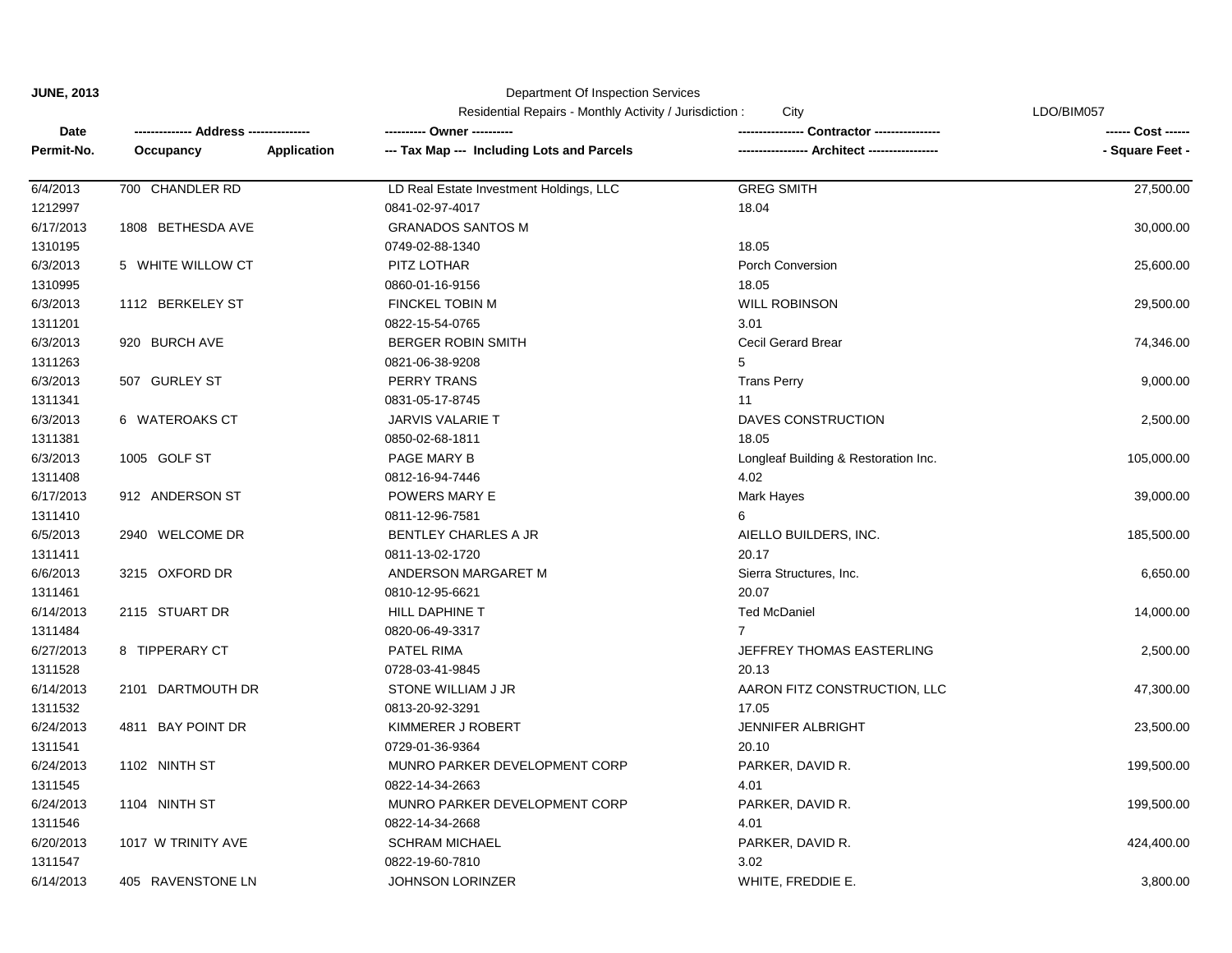|            |                      |                    | Residential Repairs - Monthly Activity / Jurisdiction :<br>City |                                                       | LDO/BIM057      |  |
|------------|----------------------|--------------------|-----------------------------------------------------------------|-------------------------------------------------------|-----------------|--|
| Date       |                      |                    | ---------- Owner ----------                                     | Contractor ----------------                           |                 |  |
| Permit-No. | Occupancy            | <b>Application</b> | --- Tax Map --- Including Lots and Parcels                      | Architect -----                                       | - Square Feet - |  |
| 1311553    |                      |                    | 0860-01-09-8404                                                 | 18.05                                                 |                 |  |
| 6/6/2013   | 500 N DUKE ST        |                    | BULLINGTON WAREHOUSE INC THE                                    | <b>KENNEDY BUILDING CO INC</b>                        | 150,000.00      |  |
| 1311567    |                      |                    | 0822-08-80-0036.000                                             | 8.02                                                  |                 |  |
| 6/14/2013  | 3706 KEOHANE DR      |                    | NARAYAN JACK Y                                                  |                                                       | 41,789.00       |  |
| 1311576    |                      |                    | 0801-03-31-1176                                                 | 20.17                                                 |                 |  |
| 6/6/2013   | 4213 GUESS RD        |                    | <b>GAGLIARDI ROSE</b>                                           |                                                       | 1,000.00        |  |
| 1311598    |                      |                    | 0814-04-93-1641                                                 | 17.07                                                 |                 |  |
| 6/17/2013  | 3721 ST MARKS RD     |                    | <b>HOOVER WILLIAM H</b>                                         | CRABTREE, D. DAVID, BLDR                              | 19,500.00       |  |
| 1311602    |                      |                    | 0810-17-10-7248                                                 | 20.08                                                 |                 |  |
| 6/4/2013   | 607 WATTS ST         |                    | <b>BARRON WALTER JAMES</b>                                      | Bull City Custom Carpentry (Brian McCarthy, LLC, T/A) | 51,927.00       |  |
| 1311627    |                      |                    | 0822-19-61-1576                                                 | 3.02                                                  |                 |  |
| 6/14/2013  | 308 HALES WOOD RD    |                    | OZ DEVELOPERS LLC                                               | HAGOOD HOMES OF WILMINGTON                            | 9,400.00        |  |
| 1311630    |                      |                    | 9797-02-98-5534                                                 | 20.12                                                 |                 |  |
| 6/17/2013  | 1343 ELLIS RD        |                    | <b>LEWALLEN RAMONA</b>                                          |                                                       | 31,000.00       |  |
| 1311643    |                      |                    | 0830-04-82-6006                                                 | 20.14                                                 |                 |  |
| 6/20/2013  | 4019 BRISTOL RD      |                    | <b>HERSHFIELD MICHAEL S</b>                                     | HAUSER BUILDING CO., INC.                             | 162,000.00      |  |
| 1311644    |                      |                    | 0719-02-56-1458                                                 | 20.08                                                 |                 |  |
| 6/24/2013  | 3120 ALABAMA AVE     |                    | DANZIS PAUL                                                     | THE CARPENTER'S BROTHER                               | 3,000.00        |  |
| 1311648    |                      |                    | 0823-13-03-0146                                                 | 17.05                                                 |                 |  |
| 6/4/2013   | 4140 KING CHARLES RD |                    | <b>CHESSER WILLIAM</b>                                          | WOODS, CHARLES, BUILDER                               | 1,000.00        |  |
| 1311649    |                      |                    | 0709-04-92-1322                                                 | 20.18                                                 |                 |  |
| 6/5/2013   | 2408 INDIAN TRL      |                    | <b>DREPS MATTHEW G</b>                                          | <b>MATTHEW G. DREPS</b>                               | 5,500.00        |  |
| 1311652    |                      |                    | 0822-05-08-4164                                                 | 4.01                                                  |                 |  |
| 6/5/2013   | 5 WESLEYWOOD DR      |                    | <b>MERITAGE HOMES OF NORTH</b>                                  | Meritage Homes of North Carolina, Inc.                | 32,000.00       |  |
| 1311653    |                      |                    | 0709-03-04-5483                                                 | 20.18                                                 |                 |  |
| 6/7/2013   | 3811 WESTCHESTER RD  |                    | YANCY WILLIAM SAMUEL                                            | MCDEVITT CONST. AND ELEC.                             | 83,000.00       |  |
| 1311657    |                      |                    | 0810-17-00-5016                                                 | 20.08                                                 |                 |  |
| 6/7/2013   | 505 E MARKHAM AVE    |                    | <b>SEAVER BARRY</b>                                             | TRINITY DESIGN BUILD INC                              | 20,000.00       |  |
| 1311671    |                      |                    | 0832-14-32-3574                                                 | $\overline{2}$                                        |                 |  |
| 6/24/2013  | 3923 ST MARKS RD     |                    | <b>OWENS IRENE</b>                                              | Bryant, Jerry W.                                      | 57,875.00       |  |
| 1311676    |                      |                    | 0719-01-28-1678                                                 | 20.08                                                 |                 |  |
| 6/24/2013  | 603 CHANDLER RD      |                    | STURDIVANT FELICIA A                                            | <b>CHAMPION WINDOW SIDING</b>                         | 29,500.00       |  |
| 1311687    |                      |                    | 0841-02-87-8041                                                 | 18.02                                                 |                 |  |
| 6/7/2013   | 5110 SHADY BLUFF ST  |                    | ALLEN BARBARA D                                                 | REGIONAL WATERPROOFING CO INC                         | 7,518.00        |  |
| 1311688    |                      |                    | 0824-04-93-2287                                                 | 17.08                                                 |                 |  |
| 6/7/2013   | 50 GREEN MILL LN     |                    | <b>OVENDEN ANDREW R</b>                                         | ROCKLAND CONSTRUCTION                                 | 27,675.00       |  |
| 1311689    |                      |                    | 0810-16-72-6543                                                 | 20.07                                                 |                 |  |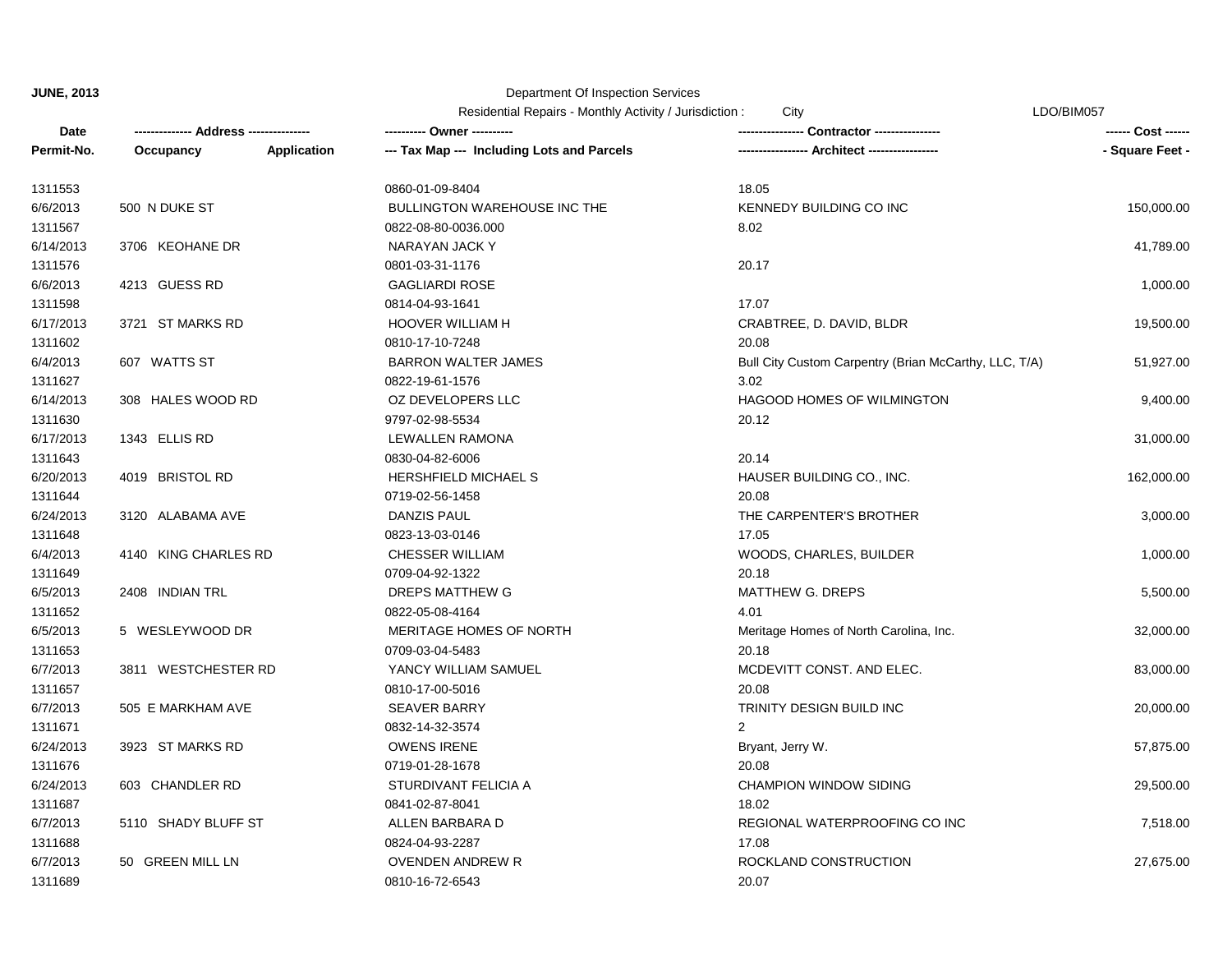# Department Of Inspection Services

|            |                                      |                    | Residential Repairs - Monthly Activity / Jurisdiction:<br>City |                                              | LDO/BIM057         |  |
|------------|--------------------------------------|--------------------|----------------------------------------------------------------|----------------------------------------------|--------------------|--|
| Date       | ------------- Address -------------- |                    | ---------- Owner ----------                                    |                                              | ------ Cost ------ |  |
| Permit-No. | Occupancy                            | <b>Application</b> | --- Tax Map --- Including Lots and Parcels                     | ---------------- Architect ----------------- | - Square Feet -    |  |
| 6/17/2013  | 131 VICTORIAN OAKS DR                |                    | ATWATER DEBRA                                                  | Sierra Structures, Inc.                      | 4,200.00           |  |
| 1311690    |                                      |                    | 0729-01-15-7184                                                | 20.11                                        |                    |  |
| 6/21/2013  | 103 LODESTONE DR                     |                    | <b>DAWSON DEIDRA</b>                                           |                                              | 4,500.00           |  |
| 1311697    |                                      |                    | 0851-03-24-1003                                                | 18.04                                        |                    |  |
| 6/7/2013   | 2610 HIGHLAND AVE                    |                    | MCCLEAN COLLEEN MICHELLE                                       | TOM BROADWAY                                 | 1,340.00           |  |
| 1311698    |                                      |                    | 0832-05-27-2792                                                | 1.01                                         |                    |  |
| 6/7/2013   | 1307 CAROLINA AVE                    |                    | <b>JONES CHARLES M</b>                                         | DAVID STRUM BUILDERS                         | 26,500.00          |  |
| 1311716    |                                      |                    | 0822-09-15-9991                                                | 4.01                                         |                    |  |
| 6/11/2013  | 7 ASHWOOD SQ                         |                    | DALTON KELLY N                                                 | THD AT HOME SERVICES, INC.                   | 5,423.00           |  |
| 1311723    |                                      |                    | 0719-04-91-3835                                                | 20.11                                        |                    |  |
| 6/11/2013  | 2209 N DUKE ST                       |                    | PERNO ANDREW D                                                 | THD AT-HOME SERVICES, INC.                   | 5,580.00           |  |
| 1311724    |                                      |                    | 0822-08-78-8438                                                | 1.02                                         |                    |  |
| 6/11/2013  | 4525 ROCKY SPRINGS RD                |                    | CHESTNUTT DEBORAH HAMLETT                                      | THD AT-HOME SERVICES, INC.                   | 5,172.00           |  |
| 1311725    |                                      |                    | 0803-04-53-9311                                                | 17.07                                        |                    |  |
| 6/27/2013  | 302 OXFORDSHIRE LN                   |                    | <b>HOLLIDAY COREY L</b>                                        | MOONLITE ELECTRIC & CONSTRUCTION, INC        | 25,600.00          |  |
| 1311729    |                                      |                    | 0708-04-61-2295                                                | 20.12                                        |                    |  |
| 6/11/2013  | 4 BENT PINE CT                       |                    | PORTERFIELD GARY DEAN                                          | J. L. WILLIAMS CONSTRUCTION CO., INC.        | 68,794.00          |  |
| 1311730    |                                      |                    | 0803-02-77-1038                                                | 17.07                                        |                    |  |
| 6/11/2013  | 1212 SEDGEFIELD ST                   |                    | MCLENAGHAN EDWIN R                                             |                                              | 1,100.00           |  |
| 1311737    |                                      |                    | 0822-10-45-7447                                                | 3.01                                         |                    |  |
| 6/7/2013   | 600 PRICE AVE                        |                    | OLDE NORTH STATE HOLDING CORP                                  | Paul Hamerka                                 | 4,000.00           |  |
| 1311742    |                                      |                    | 0831-17-01-0317                                                | 13.01                                        |                    |  |
| 6/12/2013  | 2419 FARTHING ST                     |                    | SAWYER THEODORE D                                              |                                              | 3,299.00           |  |
| 1311749    |                                      |                    | 0832-09-16-6665                                                | 1.02                                         |                    |  |
| 6/13/2013  | 102 BLACKFORD CT                     |                    | <b>COUGHLIN JAMES I</b>                                        | WOODS, CHARLES, BUILDER                      | 3,600.00           |  |
| 1311750    |                                      |                    | 0846-01-15-3943                                                | 21                                           |                    |  |
| 6/13/2013  | 705 KEYSTONE PARK DR                 |                    | DREIBELBIS MARK R                                              | Core Remodeling Group Inc.                   | 12,820.00          |  |
| 1311751    |                                      |                    | 0747-03-22-8047                                                | 20.14                                        |                    |  |
| 6/13/2013  | 202 SAGERVIEW WAY                    |                    | <b>JOHNSON HUYSEIN</b>                                         | Brewer, James Allen                          | 10,200.00          |  |
| 1311752    |                                      |                    | 0717-02-66-6237                                                | 20.12                                        |                    |  |
| 6/7/2013   | 18 BALLARD CT                        |                    | <b>FINCH ANNE LAW</b>                                          |                                              | 5,300.00           |  |
| 1311763    |                                      |                    | 0825-03-11-7478                                                | 16.03                                        |                    |  |
| 6/24/2013  | 2701 PICKETT RD                      |                    | FOREST AT DUKE INC                                             |                                              | 45,500.00          |  |
| 1311768    |                                      |                    | 0810-07-59-3461                                                | 20.15                                        |                    |  |
| 6/27/2013  | 918 DACIAN AVE                       |                    | FERRY EVAN MARK                                                |                                              | 8,000.00           |  |
| 1311773    |                                      |                    | 0822-19-71-3871                                                | 3.02                                         |                    |  |

6/14/2013 4810 S SINGING WOODS PL THORNTON FOYE Steven Thornton Sr. 1,000.00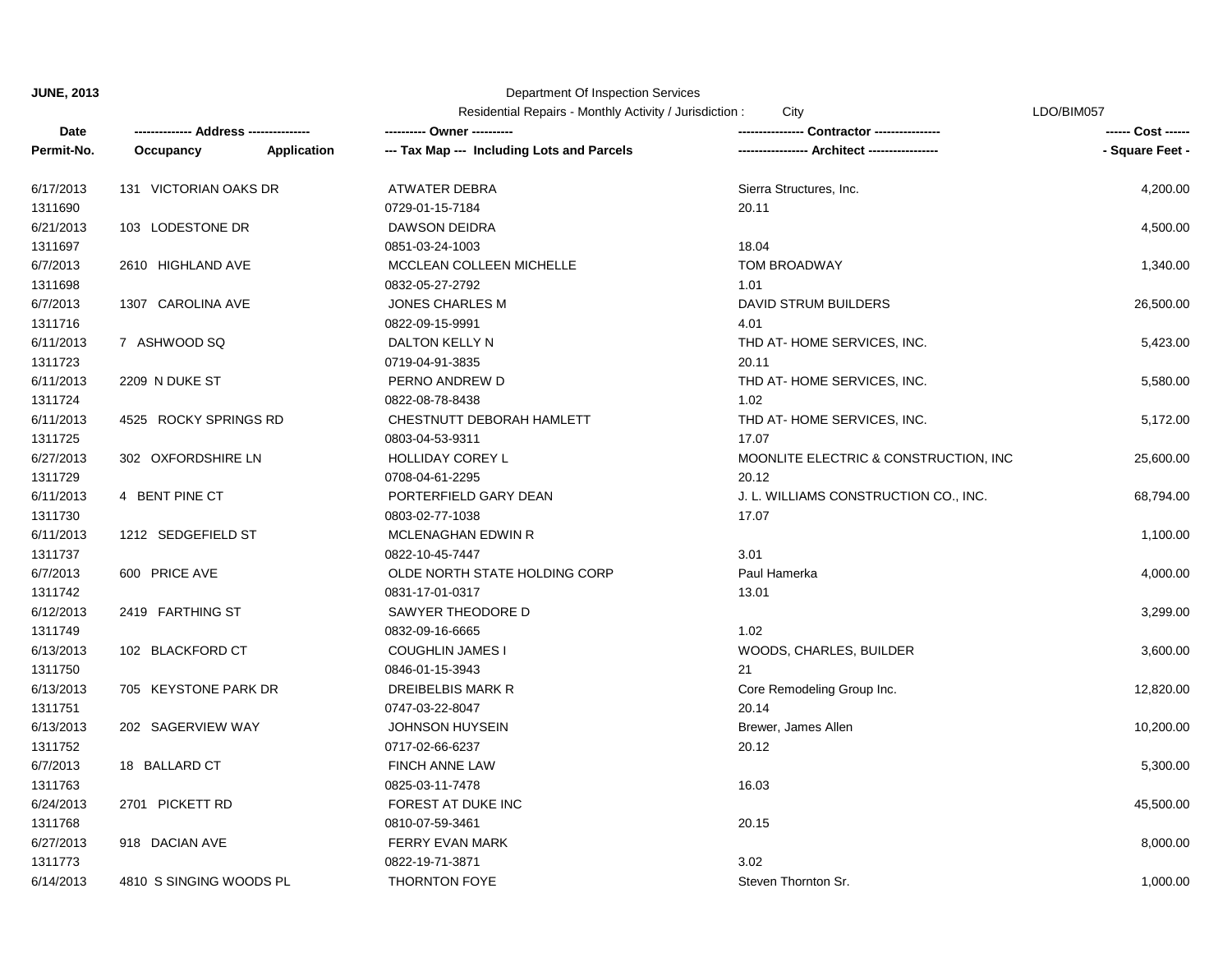|            |                         |                    | Residential Repairs - Monthly Activity / Jurisdiction :<br>City |                                   | LDO/BIM057      |  |
|------------|-------------------------|--------------------|-----------------------------------------------------------------|-----------------------------------|-----------------|--|
| Date       |                         |                    | ---------- Owner ----------                                     | Contractor ---------------        |                 |  |
| Permit-No. | Occupancy               | <b>Application</b> | --- Tax Map --- Including Lots and Parcels                      | - Architect --                    | - Square Feet - |  |
| 1311776    |                         |                    | 0824-02-76-5341                                                 | 16.01                             |                 |  |
| 6/14/2013  | 8003 CHATSWORTH WAY     |                    | LANOUE BERNARD ANTOINE                                          | TAYLOR, DAVID BENTON              | 10,524.00       |  |
| 1311779    |                         |                    | 0718-03-32-0142                                                 | 20.12                             |                 |  |
| 6/14/2013  | 2739 MONTGOMERY ST      |                    | ZUERCHER WILLIAM J                                              | THE MAPLEWOOD BUILDING CO., LLC.  | 6,000.00        |  |
| 1311780    |                         |                    | 0811-19-51-3627                                                 | 6                                 |                 |  |
| 6/14/2013  | 4508 MARENA PL          |                    | YAMAUCHI DEBORAH A                                              | TINGEN, NORMAN R. BUILDERS INC    | 5,038.00        |  |
| 1311783    |                         |                    | 0709-03-14-2890                                                 | 20.18                             |                 |  |
| 6/27/2013  | 4409 MALVERN RD         |                    | <b>HILL CHARLES MARK</b>                                        | ROBERTS, DAVID WALTER             | 68,190.00       |  |
| 1311788    |                         |                    | 0719-03-23-5619                                                 | 20.08                             |                 |  |
| 6/20/2013  | 504 GATTIS ST           |                    | RENOVISION PROPERTIES LLC                                       | Renovision Properties, LLC        | 89,800.00       |  |
| 1311798    |                         |                    | 0821-06-48-3612                                                 | 5                                 |                 |  |
| 6/17/2013  | 1002 W KNOX ST          |                    | <b>REITER GREGORY C</b>                                         |                                   | 11,900.00       |  |
| 1311799    |                         |                    | 0822-15-73-0778                                                 | 3.02                              |                 |  |
| 6/20/2013  | 800 NORTH ST            |                    | <b>B WALLACE DESIGN &amp;CONSTRUCTION</b>                       | WALLACE, B. DESIGN & CONSTRUCTION | 3,000.00        |  |
| 1311802    |                         |                    | 0831-05-09-3711                                                 | 8.02                              |                 |  |
| 6/20/2013  | 4 TARRYWOOD CT          |                    | HERMAN MATTHEW J                                                |                                   | 610.00          |  |
| 1311805    |                         |                    | 0851-02-68-7230                                                 | 18.04                             |                 |  |
| 6/27/2013  | 2637 MCDOWELL RD        |                    | <b>TAYLOR MORRIS RAY JR</b>                                     | HUGHES CONTRACTING INC            | 47,391.00       |  |
| 1311807    |                         |                    | 0811-15-62-9528                                                 | 6                                 |                 |  |
| 6/20/2013  | 2416 W CLUB BLVD        |                    | PERRY LYNN MADISON                                              | PARKER, DAVID R.                  | 52,680.00       |  |
| 1311822    |                         |                    | 0812-12-95-7512                                                 | 4.01                              |                 |  |
| 6/21/2013  | 3436 DOVER RD           |                    | ROOS JUSTUS ERASMUS                                             | REGIONAL WATERPROOFING CO INC     | 7,448.93        |  |
| 1311841    |                         |                    | 0810-18-41-2589                                                 | 20.08                             |                 |  |
| 6/21/2013  | 10 GREENSIDE CT         |                    | <b>ROUSE JAMES B</b>                                            | CHASE BUILDING COMPANY            | 150,000.00      |  |
| 1311844    |                         |                    | 0719-02-88-0376                                                 | 20.07                             |                 |  |
| 6/24/2013  | 3918 REGENT RD          |                    | STOKES CATHERINE CRUMPTON                                       | HALLYBURTON, ROBERT S.            | 25,000.00       |  |
| 1311853    |                         |                    | 0719-01-16-2247                                                 | 20.08                             |                 |  |
| 6/24/2013  | 2005 GOLDEN BELT PKWY   |                    | DREES COMPANY DBA DREES HOMES                                   | THE DREES HOMES COMPANY           | 5,000.00        |  |
| 1311854    |                         |                    | 0850-03-01-4414                                                 | 18.05                             |                 |  |
| 6/21/2013  | 1005 SCHOLASTIC CIR     |                    | <b>BRAWN ANDREW ANTHONY</b>                                     | SPACE BUILDERS                    | 6,048.00        |  |
| 1311859    |                         |                    | 0717-01-48-2839                                                 | 20.12                             |                 |  |
| 6/25/2013  | 805 NORTHWOOD HILLS AVE |                    | <b>VARUGHESE SAMUEL</b>                                         |                                   | 2,000.00        |  |
| 1311863    |                         |                    | 0824-19-50-1735                                                 | 17.10                             |                 |  |
| 6/25/2013  | 2711 LAWNDALE AVE       |                    | <b>GUILL ANN BEBE</b>                                           | <b>Maintenance Masters</b>        | 11,000.00       |  |
| 1311864    |                         |                    | 0812-16-94-8282                                                 | 4.02                              |                 |  |
| 6/25/2013  | 1010 BURCH AVE          |                    | YOSKOWITZ S JEREMY                                              | TRINITY DESIGN BUILD INC          | 43,000.00       |  |
| 1311865    |                         |                    | 0821-06-38-6245                                                 | 5                                 |                 |  |